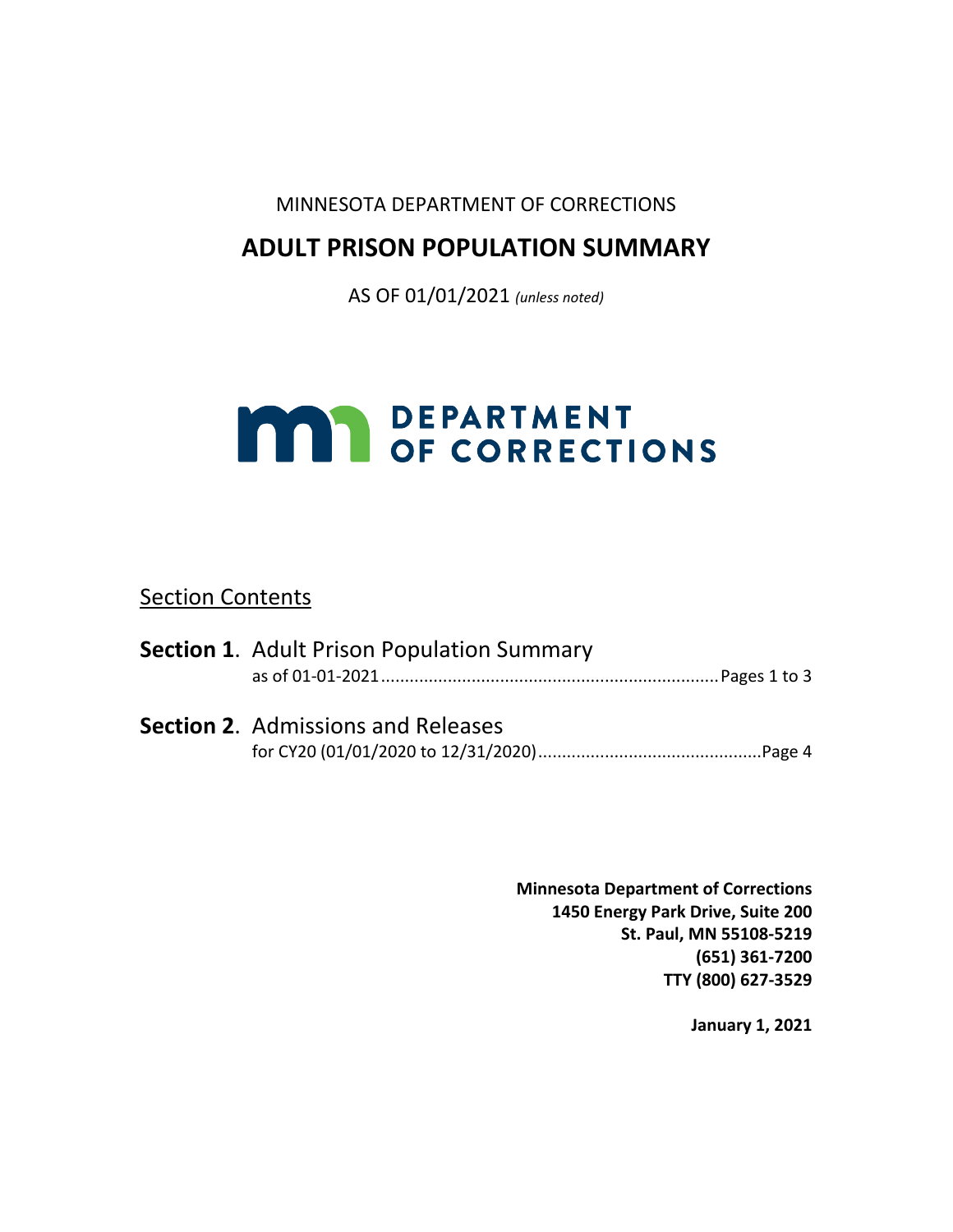## **Section 1. Adult Prison Population Summary as of 01/01/2021**

| <b>POPULATION:</b>                                                |       |       |
|-------------------------------------------------------------------|-------|-------|
| Males                                                             | 7,159 | 94.3% |
| Females                                                           | 434   | 5.7%  |
| Total                                                             | 7,593 |       |
| <b>OFFENSES</b> (top six total 5,852):                            |       |       |
| <b>Criminal Sexual Conduct</b>                                    | 1,508 | 19.9% |
| Homicide                                                          | 1,420 | 18.7% |
| Drugs                                                             | 1,260 | 16.6% |
| Assault                                                           | 647   | 8.5%  |
| Weapons                                                           | 647   | 8.5%  |
| Robbery                                                           | 370   | 4.9%  |
| Percentages are hased on the total nonulation of 7,593<br>Note: . |       |       |

Note: Percentages are based on the total population of 7,593.

| <b>TYPE OF OFFENSES:</b> |       |       |
|--------------------------|-------|-------|
| Person                   | 4,430 | 58.3% |
| <b>Drugs</b>             | 1,260 | 16.6% |
| Weapons                  | 647   | 8.5%  |
| Property                 | 554   | 7.3%  |
| Other                    | 362   | 4.8%  |
| DWI                      | 314   | 4.1%  |
| <b>PSI Holds</b>         | 26    | 0.3%  |
| Total                    | 7,593 |       |

#### **NUMBER OF LIFERS**: 615 (643 including Non-Minnesota)

Note: Of the 615 Minnesota lifers:

- 149 have a sentence of life without parole; and
- 100 were not incarcerated in a Minnesota correctional facility.

#### **AVERAGE AGE** (in years): 38.7

#### **CURRENT INMATES AGE 50 OR OLDER**: 1,289

#### **CURRENT INMATES UNDER AGE 18**: 3

#### **AVERAGE POPULATION CY2020**: 8,479

#### **INMATES CERTIFIED AS ADULTS AT SENTENCING**: 208

#### **MINNCOR INDUSTRY – INMATES EMPLOYED**: 1,349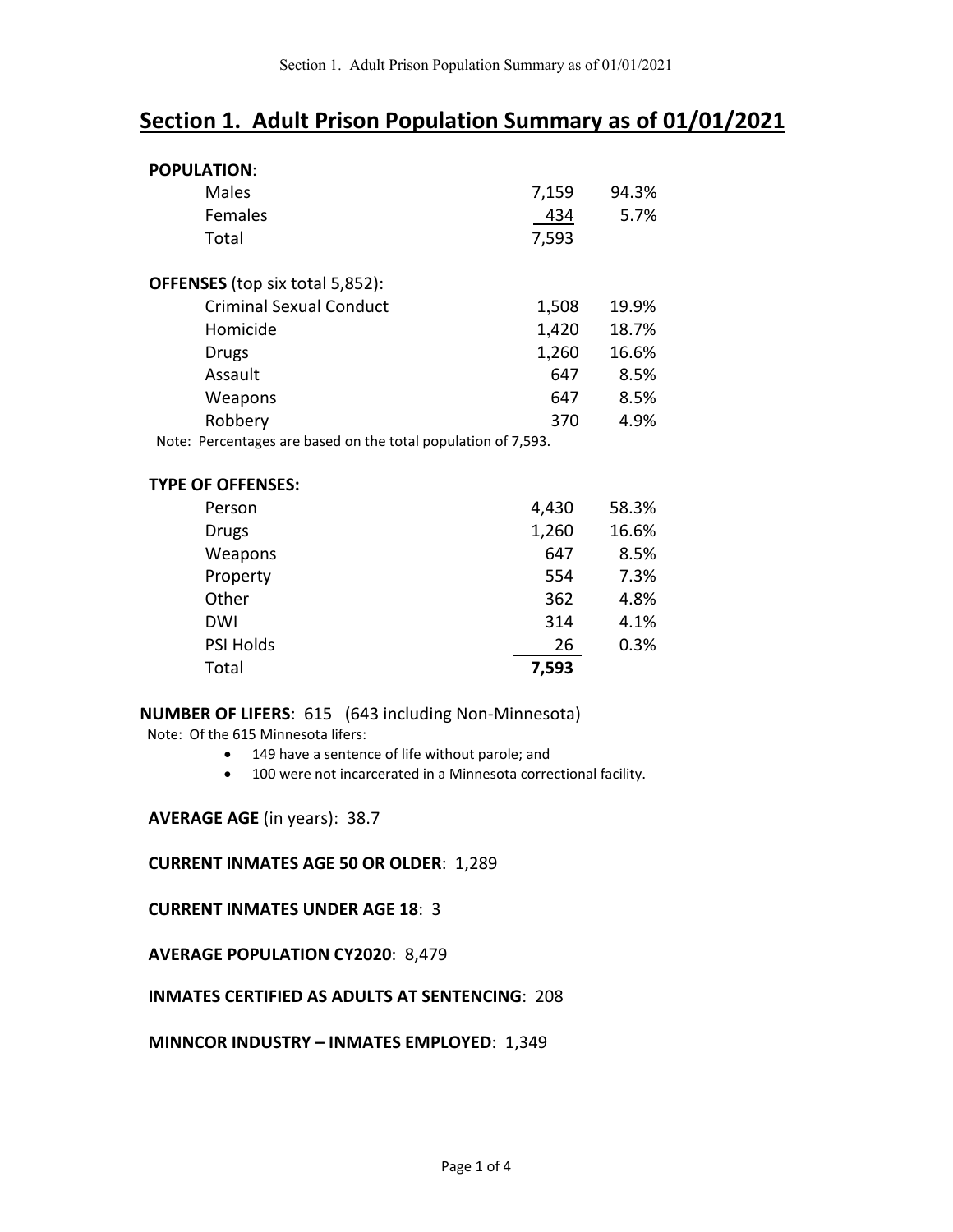| <b>RACE:</b>                                              |       |       |
|-----------------------------------------------------------|-------|-------|
| White                                                     | 3,877 | 51.1% |
| <b>Black</b>                                              | 2,865 | 37.7% |
| American Indian                                           | 628   | 8.3%  |
| Asian                                                     | 204   | 2.7%  |
| Unknown/Other                                             | 19    | 0.3%  |
| Total                                                     | 7,593 |       |
| Note: 409 (5.4%) of the above are of Hispanic ethnicity.  |       |       |
| <b>EDUCATIONAL LEVEL:</b>                                 |       |       |
| Grades $0 - 8$                                            | 212   | 2.8%  |
| Grades $9 - 11$                                           | 1,699 | 22.4% |
| <b>High School Graduate</b>                               | 2,212 | 29.1% |
| <b>GED</b>                                                | 1,927 | 25.4% |
| College and Up                                            | 1,454 | 19.1% |
| Other/unknown                                             | 89    | 1.2%  |
| Total                                                     | 7,593 |       |
|                                                           |       |       |
| <b>MARITAL STATUS:</b>                                    |       |       |
| Single                                                    | 5,451 | 71.8% |
| Married                                                   | 921   | 12.1% |
| Divorced/Separated                                        | 844   | 11.1% |
| Other/Unknown                                             | 377   | 5.0%  |
| Total                                                     | 7,593 |       |
| <b>RELIGION:</b>                                          |       |       |
| Unknown/No Preference                                     | 2,435 | 32.1% |
| <b>Other Christian</b>                                    | 2,221 | 29.3% |
| <b>Other Religions</b>                                    | 770   | 10.0% |
| Catholic                                                  | 658   | 8.7%  |
| Muslim                                                    | 463   | 6.1%  |
| Lutheran                                                  | 397   | 5.2%  |
| Native American Religions                                 | 382   | 5.0%  |
| <b>Baptist</b>                                            | 267   | 3.5%  |
| Total                                                     | 7,593 |       |
|                                                           |       |       |
| <b>COUNTY OF COMMITMENT</b> (top six total 4,180):        |       |       |
| Hennepin                                                  | 2,079 | 27.4% |
| Ramsey                                                    | 831   | 10.9% |
| Dakota                                                    | 361   | 4.8%  |
| St. Louis                                                 | 330   | 4.3%  |
| <b>Stearns</b>                                            | 297   | 3.9%  |
| Anoka                                                     | 282   | 3.7%  |
| Note: Percentages are based on total population of 7,593. |       |       |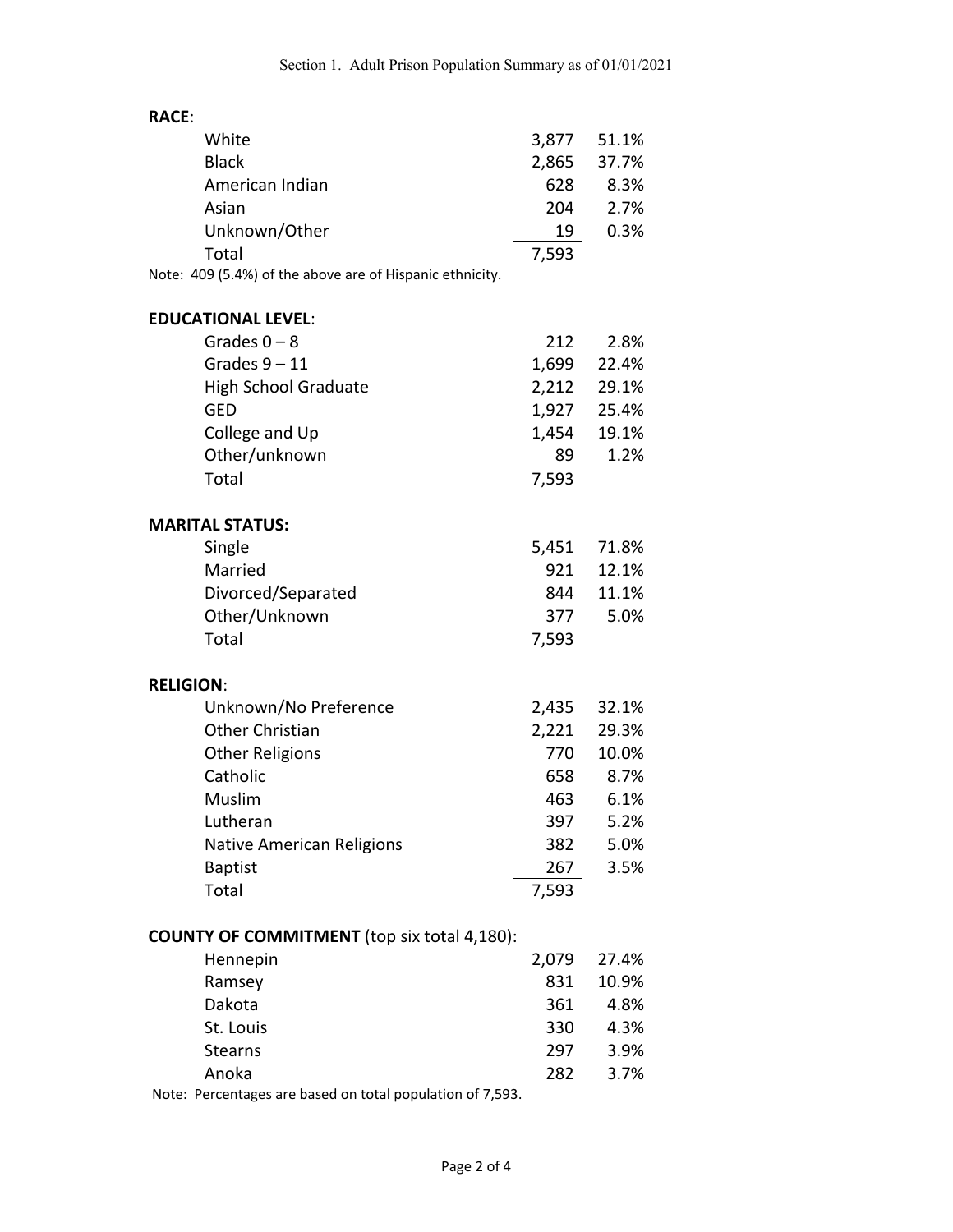## **POPULATION BY FACILITY/LOCATION**:

| Faribault                                  | 1,705 | 22.5% |
|--------------------------------------------|-------|-------|
| Stillwater                                 | 1,282 | 16.9% |
| Lino Lakes                                 | 1,021 | 13.4% |
| <b>Rush City</b>                           | 909   | 12.0% |
| Moose Lake                                 | 909   | 12.0% |
| St. Cloud                                  | 558   | 7.3%  |
| Shakopee                                   | 406   | 5.3%  |
| Oak Park Heights                           | 363   | 4.8%  |
| <b>Willow River</b>                        | 95    | 1.3%  |
| Togo                                       | 48    | 0.6%  |
| <b>Red Wing</b>                            | 30    | 0.4%  |
| <b>Work Release</b>                        | 181   | 2.4%  |
| County Jail/Federal Prison (Contract)      | 45    | 0.6%  |
| <b>Institution Community Work Crews</b>    | 24    | 0.3%  |
| Non-DOC Correctional Facility (Short Term) | 17    | 0.2%  |
| Total                                      | 7,593 |       |